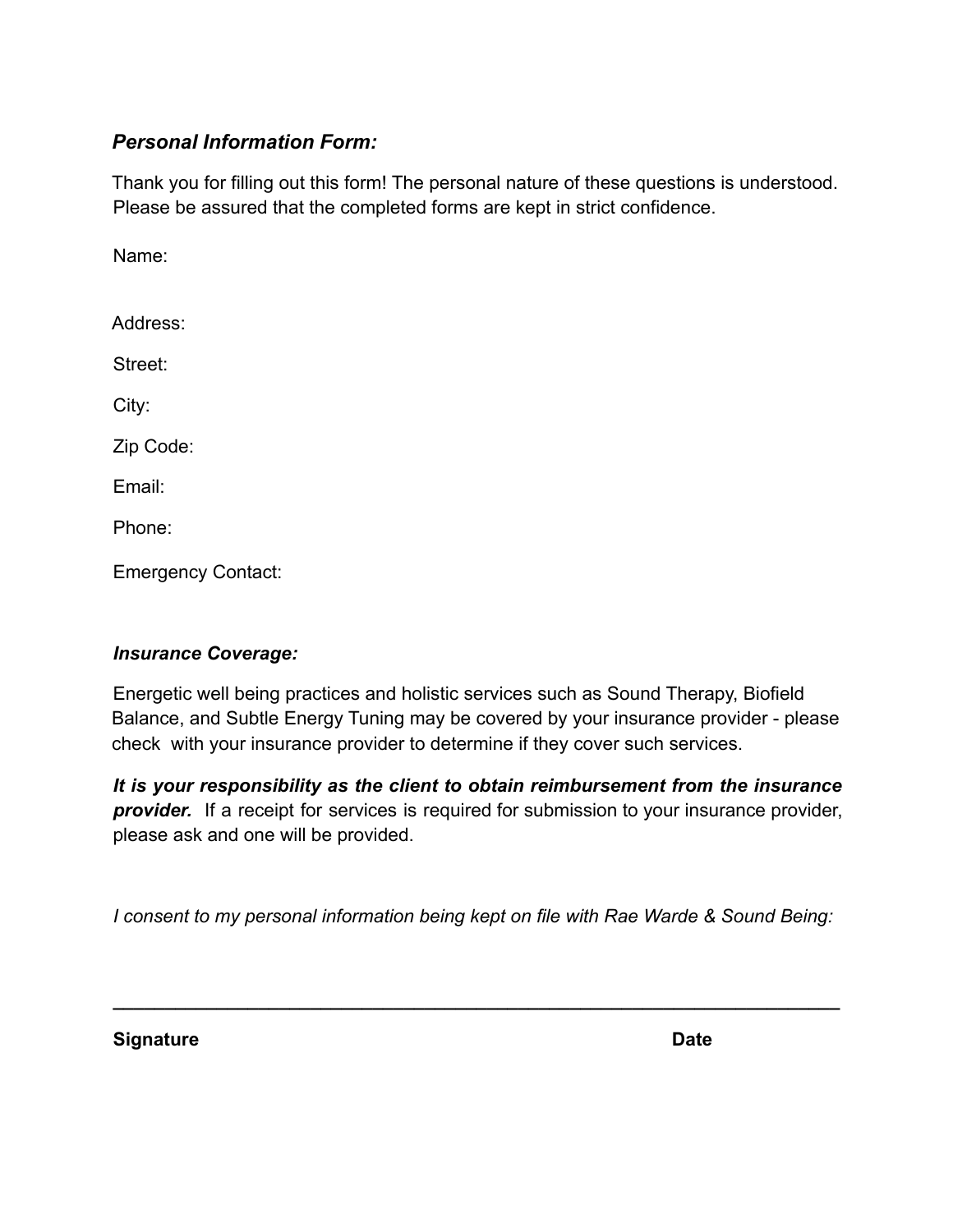# *Informed Consent:*

There are risks and benefits associated with participation in any energetic method or technique. While impossible to anticipate all risks and/or benefits, it is our obligation to alert clients that such risks and benefits are possible. Rae Warde is not certified in California in any energetic therapies, including sound therapy, as no certification of that nature exists in the state of California. Rae Warde has undertaken continuing professional development study, but is not a licensed physician. Any and all energy therapy, or other information or engagement is for relaxation purposes only and is not meant to replace medical care nor is it meant to replace the care of a licensed physician.

## *Risks*

In all physical activity or engagement within energetic techniques, it is important that you take care of yourself. Please make sure to stop any engagement during a session if you feel pain. It is your responsibility to know your boundaries and limits and not go beyond them.

Working with this energetic technique may bring up feelings of sadness, anger, fear, or anxiety. These feelings may be more apparent because you are being encouraged to pay attention to them as they arise. You are encouraged to stop at any point that these feelings are uncomfortable. A feeling of "detoxing" may occur after a session. It is important to drink water and rest if possible. Consult a physician if any unusual or uncomfortable symptoms arise. This energetic technique is for relaxation purposes only.

# *Benefits*

Although there is **no guarantee of benefit,** these energetic techniques may have physical and mental health benefits, primarily that of relaxation.

*I have read and understand the above risks and benefits and give my consent to participate in the Sound Being energetic techniques offered.*

*If you have a pre-existing psychological condition, a history of abuse, drug use or addiction, or trauma these reactions can be heightened, and this energetic technique is not recommended without first consulting a physician.*

*Energy techniques and practices can be an adjunct, but not a substitute, to professional care. Please be sure to read the contraindications list, to consult your doctor, and to inform us about any pre-existing conditions that may limit your participation.*

**\_\_\_\_\_\_\_\_\_\_\_\_\_\_\_\_\_\_\_\_\_\_\_\_\_\_\_\_\_\_\_\_\_\_\_\_\_\_\_\_\_\_\_\_\_\_\_\_\_\_\_\_\_\_\_\_\_\_\_\_\_\_\_\_\_\_\_\_\_\_**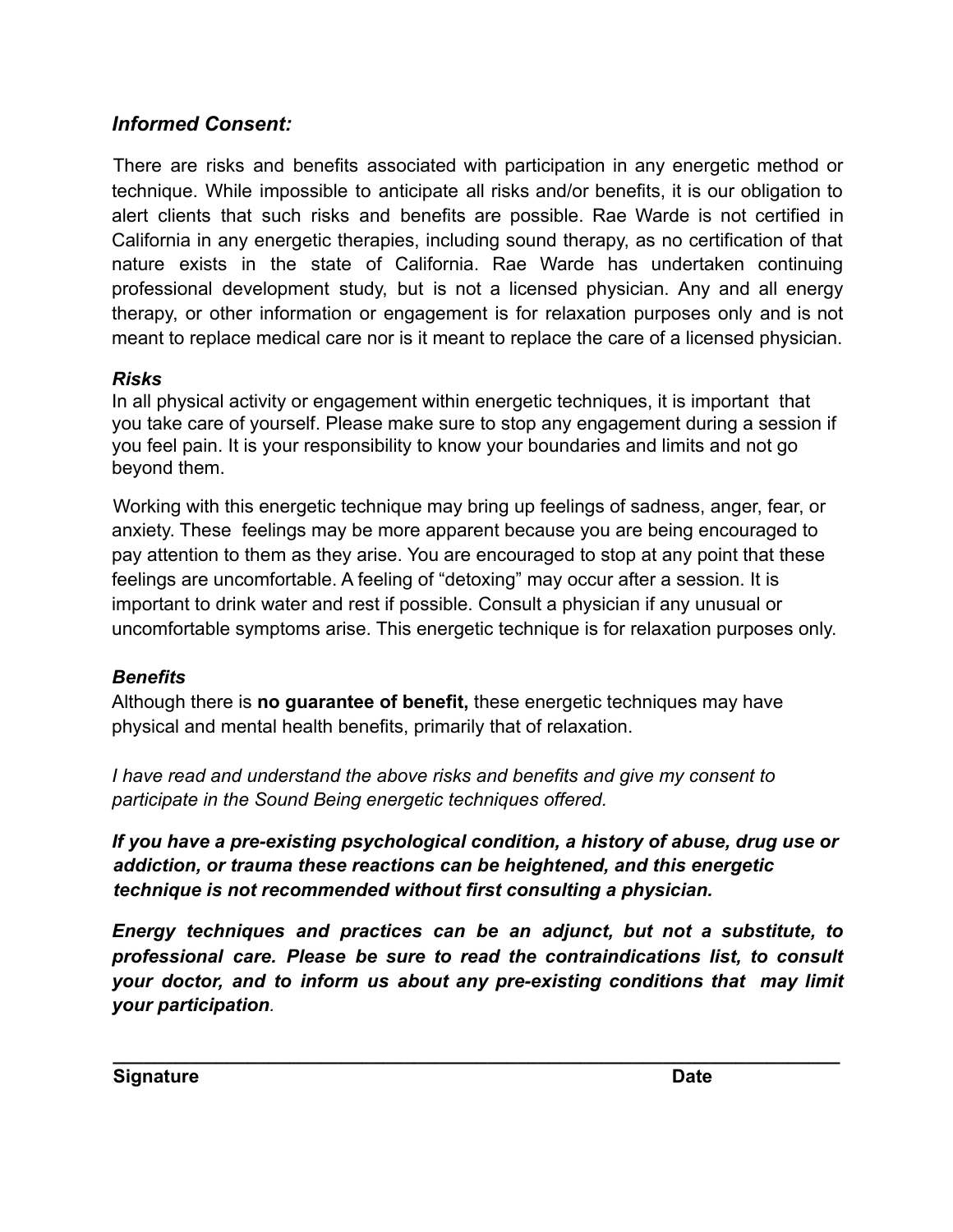# *Sound Being Contraindications and Disclaimer:*

While all attempts have been made to verify information given in any instruction and to provide appropriate methods in any energetic techniques engaged in, Rae Warde is not a licensed physician and assumes no responsibility for errors, omissions, or contrary interpretation of the subject matter, or of the energy techniques provided.

We do not claim to cure, diagnose or heal any ailment. This information and any "energetic technique" is meant strictly for the purpose of relaxation and stress relief only. The energetic techniques used are not licensed by the state of California. They are complementary to other methods such as massage or Reiki, but in no way replace medical care. Rae Warde has various certificates in Continuing Professional Development (CPD) such as sound therapy, subtle body anatomy, and holistic health practices, but has no licensed status in the state of California for any medical or mental health care as such.

The energetic techniques as practiced use principles of micro-vibrational physics, physio-electric alignment, biofield balance, energy healing, intention, and sound therapy - using both weighted and unweighted tuning forks. The practice is intended for relaxation and is not meant as medical care, nor is it meant to replace the care of a licensed physician.

This information is not meant as a substitute for personal medical advice or professional medical care. You are encouraged to share this with your physician. If you have worrisome symptoms or conditions, contact a physician immediately.

*I acknowledge that I have read, and understand the contraindications and disclaimer. I have consulted with a doctor, especially if any contraindications are present, and I take full responsibility for my health and any engagement in this energetic therapy as relaxation.*

*\*Energetic Techniques such as Sound Therapy, Biofield Balancing, and Subtle Energy Tuning are NOT a substitute for proper medical diagnosis and treatment. The practice may not be suitable or recommended for those individuals with certain conditions (see contraindications below). I, the client assume the risk of all energetic therapeutic methods. I release Rae Warde from any and all liability claims.*

\_\_\_\_\_\_\_\_\_\_\_\_\_\_\_\_\_\_\_\_\_\_\_\_\_\_\_\_\_\_\_\_\_\_\_\_\_\_\_\_\_\_\_\_\_\_\_\_\_\_\_\_\_\_\_\_\_\_\_\_\_\_\_\_\_\_\_\_\_\_